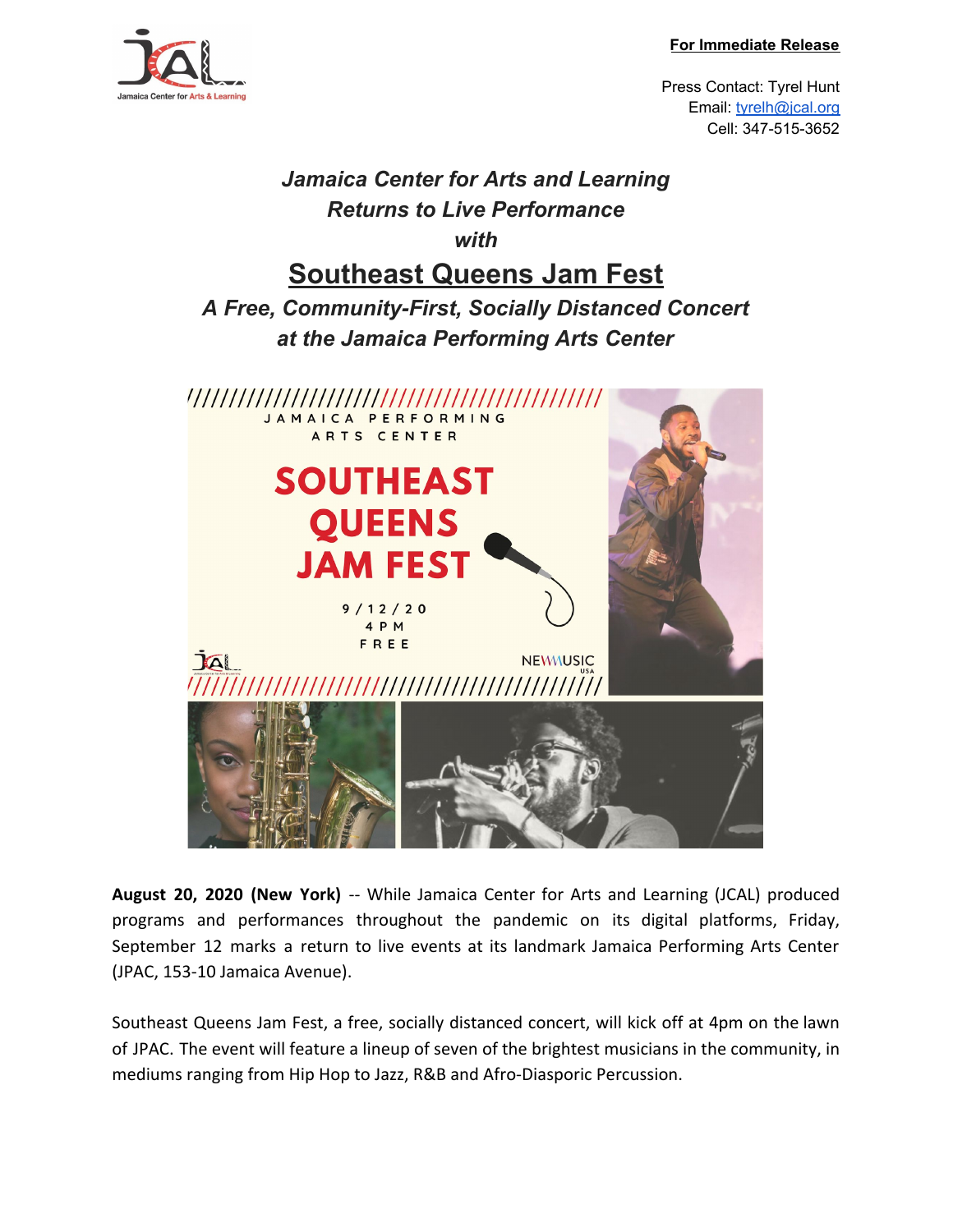

Press Contact: Tyrel Hunt Email: [tyrelh@jcal.org](mailto:tyrelh@jcal.org) Cell: 347-515-3652

Southeast Queens Jam Fest is made possible by a generous grant from New Music USA. The concert is among 110 awarded projects that involve new music as a central element, each one demonstrating the imaginative, diverse, high-quality work that New Music USA is dedicated to supporting. While the grant was initially intended for JCAL's annual Downtown Jamaica Jazz Festival, the institution pivoted to the Southeast Queens Jam Fest in light of COVID-19. Thanks to New Music USA, JCAL is bringing live performance back to the community.

The concert, and its lineup of community-based musicians, recommits JCAL to being a thriving hub for arts, culture and community spirit in Southeast Queens, and in the borough as a whole.

Along with seven musical sets (see bios below), the Southeast Queens Jam Fest will also feature two census-taking stations to inspire residents of Jamaica, South Jamaica and greater Southeast Queens area to participate in the 2020 Census -- and to prevent a community undercounting. This initiative is made possible by a grant to JCAL from the New York State Census Equity Fund through New York Community Trust.

COVID-19 safety protocols will be observed at the concert. Each visitor will be required to complete a mandatory contact and travel history form, and a temperature check. Face masks will be required throughout and hand sanitizer will be provided. Chairs will be spaced six feet apart, and marked areas for standing will also be established.

"We're incredibly excited to bring back live music to Jamaica -- with safety our top priority," said Courtney Ffrench, JCAL's Interim Executive Director. "We are greatly appreciative of New Music USA for the flexibility in their support." Added Leonard Jacobs, JCAL's Interim Executive Director, "We're also really pleased to link the Southest Queens Jam Fest to driving up participation in the census. Every vote in Jamaica counts!"

## **Meet the Performers in Southeast Queens Jam Fest**

**Adam Hutcheson -** Saxophonist Adam Hutcheson has been active in the NYC music scene since 2013, and has performed alongside some of the jazz scene's most in-demand musicians. He has recorded on numerous albums as a sideman and released two albums as a leader (*Dreaming is Free*, *AH2 Vol. 1*). Hutcheson earned his masters degree in jazz studies from the University of North Texas, where he played lead alto in the Grammy-nominated One O'Clock Lab Band and was an active performer and educator in the thriving Dallas/Ft. Worth music scene.

**Bria Monét -** A Queens native, Bria Monét began her formal music education as a child learning keyboard at JCAL, making her a proud alumna. However, it was during her time at LaGuardia High School of the Arts that she taught herself to play electric guitar. This has become a powerful vessel for her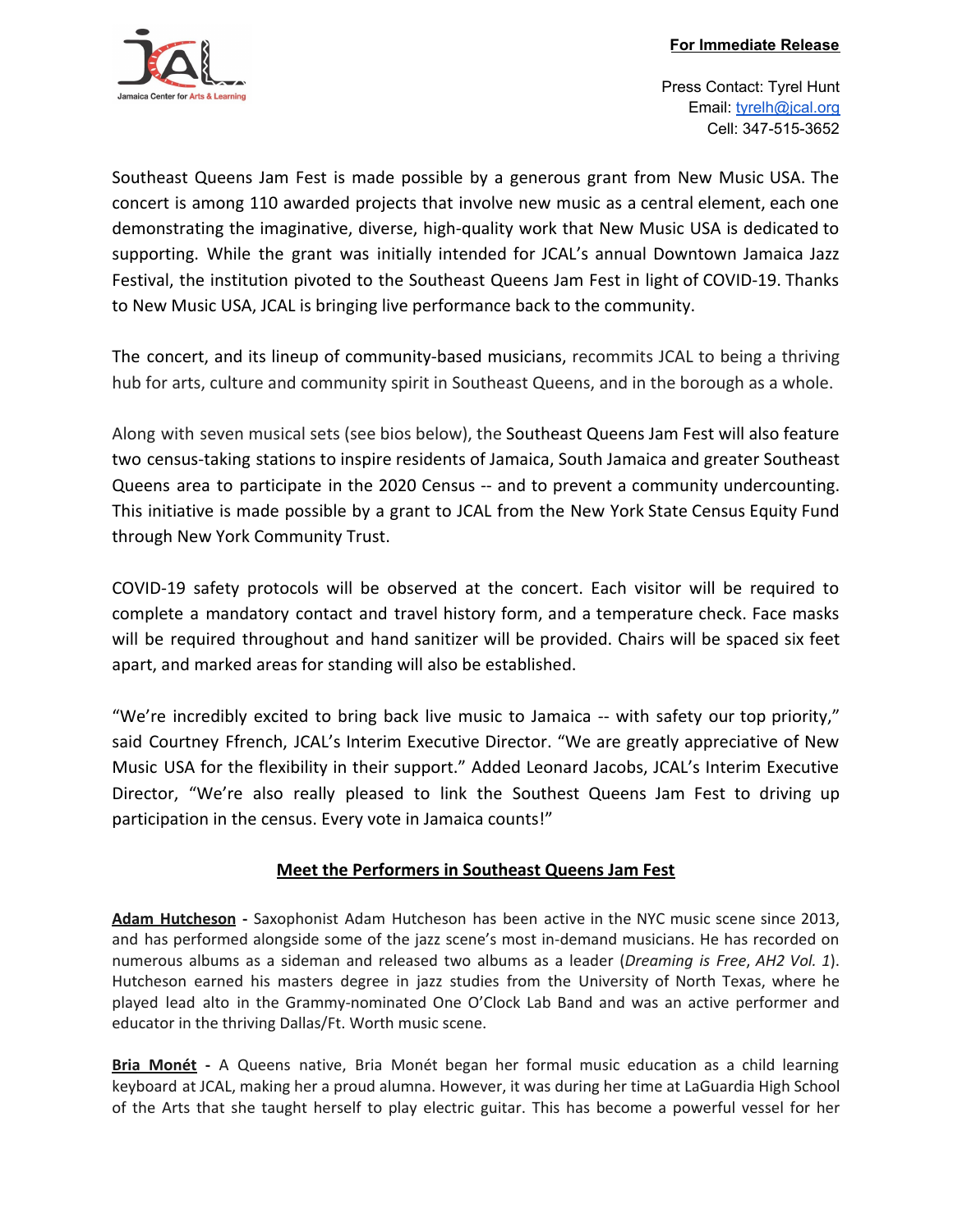

Press Contact: Tyrel Hunt Email: [tyrelh@jcal.org](mailto:tyrelh@jcal.org) Cell: 347-515-3652

creative expression and storytelling, allowing her to weave warm soundscapes with rich harmony, anchored in faith and hope. Through songwriting, Monét has found power in the choice to be vulnerable, and that through intimate performance, audiences will find themselves humbly invited to look deeper inward.

**Ashley Keiko** - Ashley Keiko is a performer, music educator and advocate. She expanded her music academy in January 2018 by opening a storefront location that caters to adults and children who aim to explore the importance of music and music expression in a community where opportunities for music education are limited. She has performed at the Apollo Theater, the University of Wollongong in Australia, and for Steve Harvey on *Family Feud*. She has been a member of the York College Blue Notes, playing as lead saxophonist for venues such as Minton's Playhouse in Harlem and Live at the Gantries.

**J La Sol -** J La Sol is a poet and emcee hailing from Queens. Generally known as a quiet child, Sol found his voice through the power of poetry, which ultimately evolved into the art of music. Since then, he has used his talents to inspire and share his story with people all across New York City and different parts of the country. Sol believes his voice is meant for more than just stages, and he proves that by performing in subways, museums, schools and much more.

**Keith Jordan** - Keith Jordan was raised in Jamaica, Queens. He went to Hillcrest High School, where he was in the chorus and started playing the guitar. He then went to Queens College where he studied music. After graduating, Jordan continued to play music in the tristate area, and started writing and producing music. He has continued to write and produce music for various artists in the tristate area. While Jordan continues to write and produce, he also plays in different parts of the U.S. and Europe.

**Kofi Hunter** - Kofi Hunter imagines a world where Art can transform lives. As an in-demand multi-percussionist, he has been given the opportunity to support some of the biggest names in music, from Robert Glasper Experiment saxophonist Casey Benjamin to Hip Hop superstar GolDLink. Hunter, along with his brother, established an Afro-Diasporic neo-folk percussion and vocal group named Akoko Nante Ensemble. Akoko Nante has performed at BRIC Celebrate Brooklyn Concert Series, and has been featured as a musical guest on VICE's *The Untitled Action Bronson Show*. Their debut album, *Nkrabea: Destiny*, is available on all streaming platforms.

**K.Credle** - K.Credle, a songwriter and artist born and raised in South Jamaica, Queens, is the CEO of Credle Entertainment. From an early age, he has been influenced by the sounds around him. When his father began directing the choir, it became clear that his life would forever be influenced by music. After some time, he began to explore the combination of melodies and rhymes and took to the art of rapping. He's released his debut album, *LONE WOLF 2*, on June 5, 2019. It is available on all streaming platforms and recently surpassed 100,000 streams.

### **About JCAL**

**Jamaica Center for Arts & Learning** (JCAL), founded in 1972, is a multidisciplinary arts center based in the diverse community of Southeast Queens. Our mission is devoted to offering quality visual, performing, and literary arts, and to providing accessible education programs to encourage participation in the arts. JCAL staff has returned to the office on a limited basis in accordance with state guidelines.